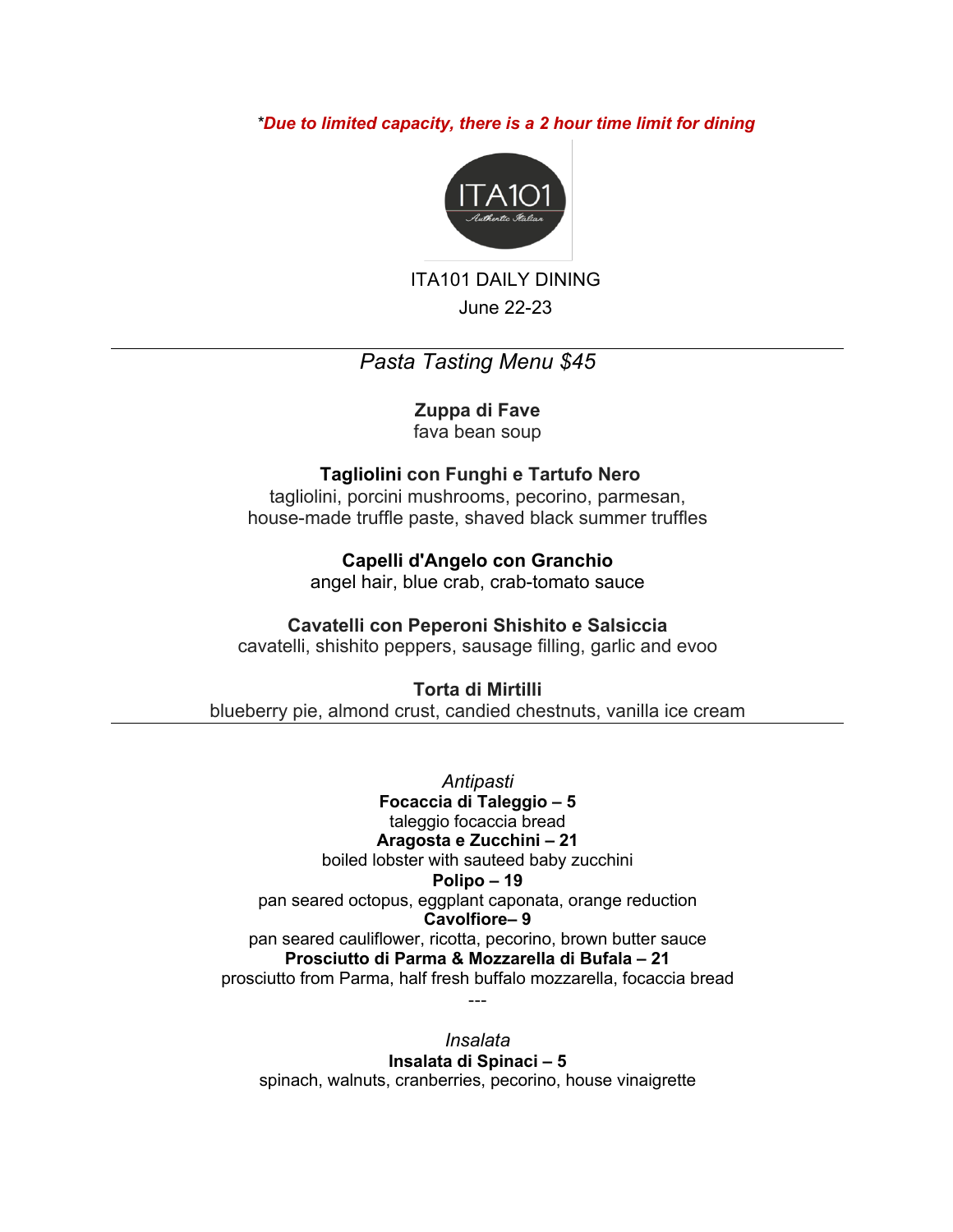*Pasta all pastas are handmade fresh daily and served al dente \*gluten free pasta (made in-house) available \*\*full portions available\*\**

**Spaghetti alla Chitarra con Cacio & Pepe – 12** spaghetti, pecorino, fresh ground pepper **Capelli d'Angelo Pesto Sicilian con Pomodoro – 12** angel hair, sun-dried tomato with almond pesto, pecorino, pine nuts **Tagliolini con Funghi e Tartufo Nero – 19** tagliolini, porcini mushrooms, pecorino, parmesan, house-made truffle paste, shaved black summer truffles **Capelli d'Angelo alla Bolognese di Manzo – 11** angel hair, beef short rib bolognese **Lasagne di Carne – 9** meat lasagna

---

*Secondi \*all proteins are organic & sustainable* **Pesce del Giorno – 32**

fluke stuffed with shrimp and ricotta, scallops, mussels, ramp pesto, cranberry beans **Pollo con Gnocchi – 29**

chicken legs stuffed with spinach, fontina & prosciutto, honeycomb from mill creek apiary, potato gnocchi, gorgonzola, brown butter, walnuts

### **Brasato di Manzo – 35**

beef short ribs braised in red wine, romanesco, purple cauliflower, fava bean puree

*--- Drinks* Still Water – 5 Sparking Water – 6 Iced Tea – 3 Coke & Diet Coke– 2.50 San Pellegrino Orange Soda – 3 **---**

*Auburn Road Wines*

We are happy to offer wines from New Jersey Vineyard - Auburn Road. Please scan the QR code below for descriptions and prices.

Auburn Road



VINEYARD, WINERY, ENOTECA.